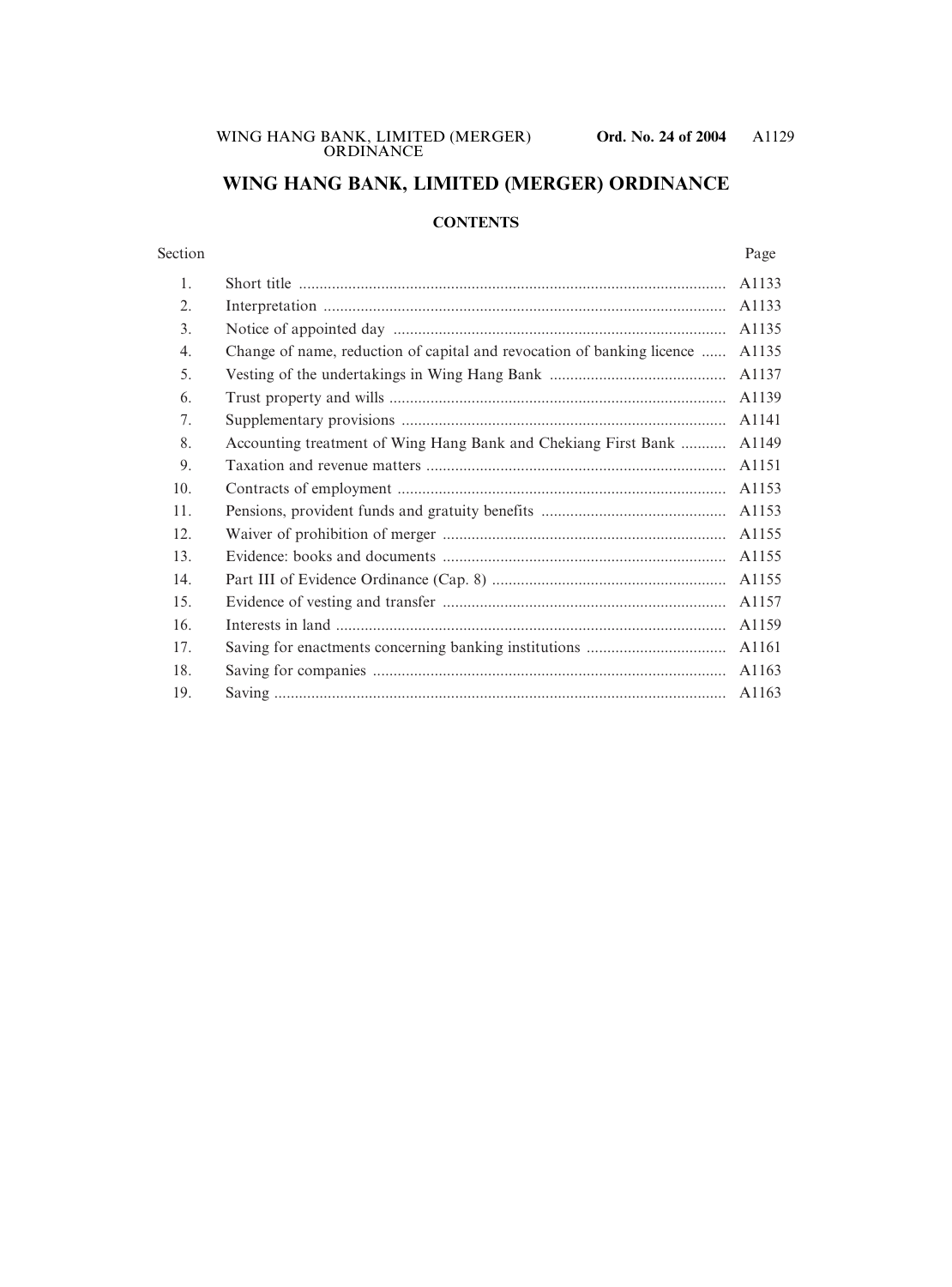## **HONG KONG SPECIAL ADMINISTRATIVE REGION**

ORDINANCE NO. 24 OF 2004



TUNG Chee-hwa Chief Executive 15 July 2004

An Ordinance to provide for the vesting in Wing Hang Bank, Limited of the undertakings of Chekiang First Bank, Limited and for other related purposes.

[16 July 2004]

## **Preamble**

WHEREAS—

- (*a*) Wing Hang Bank, Limited (永亨銀行有限公司) (hereinafter called "Wing Hang Bank") is a company incorporated under the laws of Hong Kong having its registered office in Hong Kong and is a bank licensed under the Banking Ordinance (Cap. 155) carrying on the business of banking in Hong Kong and elsewhere;
- (*b*) Chekiang First Bank, Limited (浙江第一銀行有限公司) (hereinafter called "Chekiang First Bank") is a company incorporated under the laws of Hong Kong having its registered office in Hong Kong and is a bank licensed under the Banking Ordinance (Cap. 155) carrying on the business of banking in Hong Kong;
- (*c*) Chekiang First Bank is a wholly-owned subsidiary of Wing Hang Bank and a member of the Wing Hang Group;
- (*d*) for the better conduct of the businesses of Wing Hang Bank, Chekiang First Bank and the Wing Hang Group, it is expedient that the respective undertakings of Wing Hang Bank and Chekiang First Bank be merged and that such merger should occur by means of a transfer of the undertakings of Chekiang First Bank to Wing Hang Bank; and
- (*e*) in view of the extent of the contractual and other legal relationships affecting the conduct of the undertakings of Chekiang First Bank, it is expedient that the said undertakings be transferred to Wing Hang Bank by this Ordinance without interference with the conduct and continuity of the respective businesses of Wing Hang Bank and Chekiang First Bank.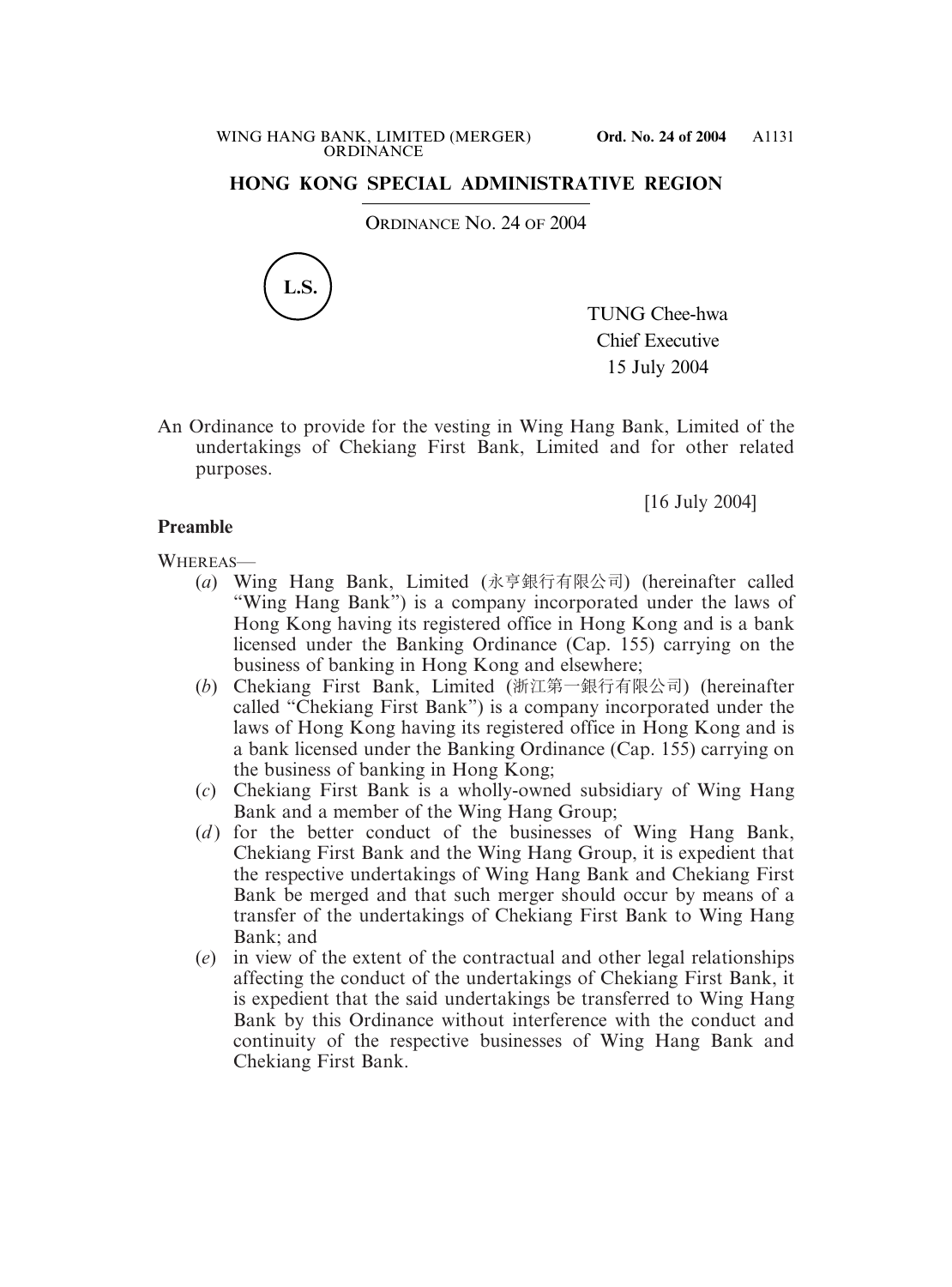Enacted by the Legislative Council.

## **1. Short title**

This Ordinance may be cited as the Wing Hang Bank, Limited (Merger) Ordinance.

## **2. Interpretation**

(1) In this Ordinance, unless the subject or context otherwise requires—

"appointed day" (指定日期) means such day as may be appointed pursuant to section 3;

"Chekiang First Bank" (浙江第一銀行) means Chekiang First Bank, Limited (浙江第一銀行有限公司);

"customer" (客戶) means any person having a banking account or other dealing, transaction or arrangement with Chekiang First Bank;

"data protection principles" (保障資料原則) means the data protection principles set out in Schedule 1 to the Personal Data (Privacy) Ordinance (Cap. 486);

"excluded property" (除外財產) means—

- (*a*) the common seal of Chekiang First Bank;
- (*b*) documents required to be kept by Chekiang First Bank pursuant to the Companies Ordinance (Cap. 32);
- (*c*) the issued share capital of Chekiang First Bank represented by the paid-up shares beneficially owned by Wing Hang Bank;

"existing" (現有) means existing, outstanding or in force immediately before the appointed day;

"liabilities" (法律責任) includes duties and obligations of every description (whether present or future, actual or contingent);

- "Privacy Commissioner" (私隱專員) means the Privacy Commissioner for Personal Data established under section 5(1) of the Personal Data (Privacy) Ordinance (Cap. 486);
- "property" (財產) means property and assets of every description wheresoever situate and rights of every description (whether present or future, actual or contingent), and includes property held on trust or in a fiduciary capacity and security interests, benefits and powers of every description but does not include the excluded property;
- "Registrar of Companies" (公司註冊處處長) means the Registrar of Companies appointed under section 303 of the Companies Ordinance (Cap. 32);
- "security interest" (抵押權益) includes a mortgage or charge (whether legal or equitable and including any sub-mortgage), debenture, bill of exchange, promissory note, guarantee, lien, pledge (whether actual or constructive),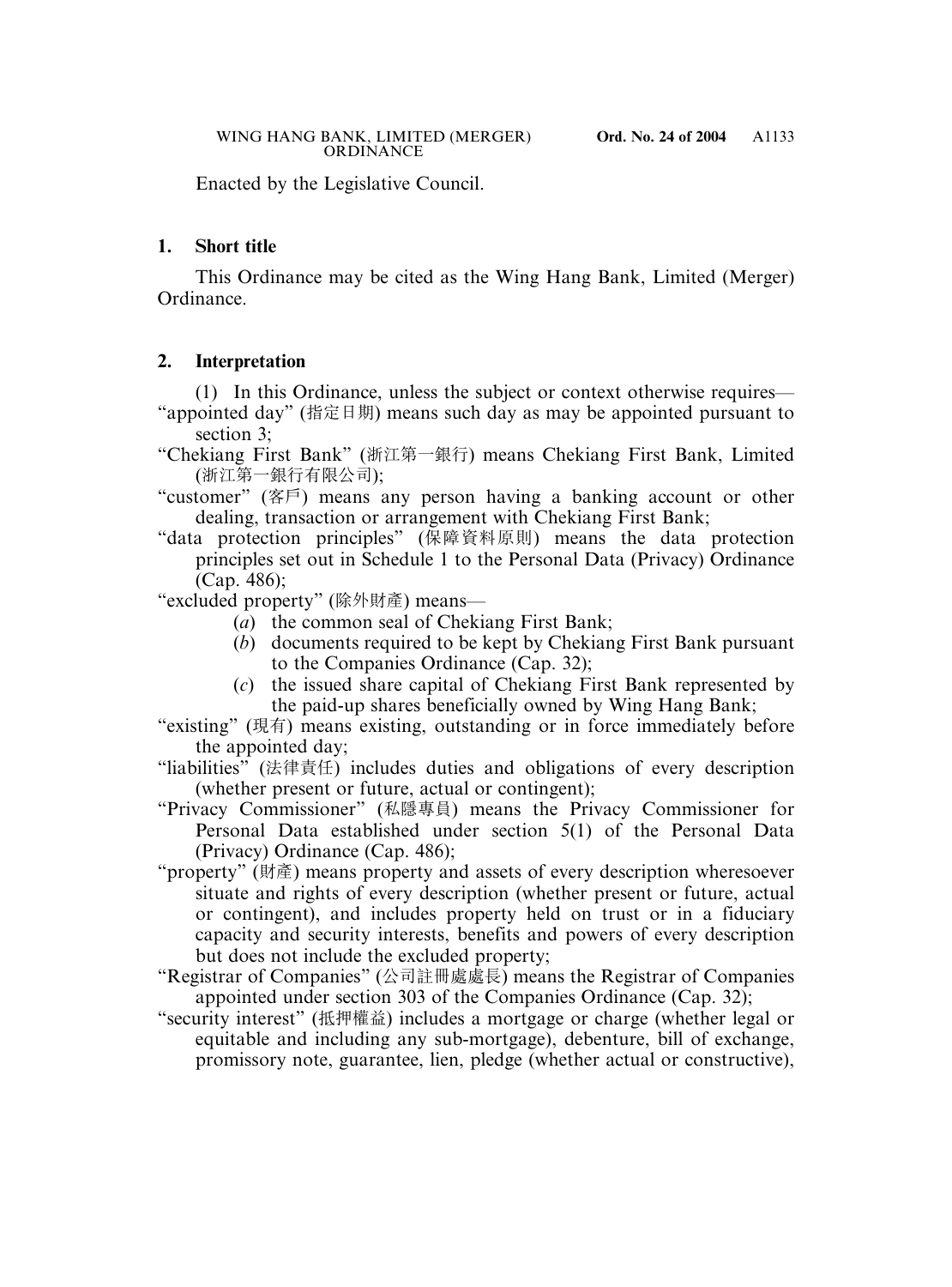hypothecation, assignment by way of security, indemnity, right of set-off, flawed asset arrangement, agreement or undertaking (whether in writing or not) or other means (in each case made, granted, arising or subsisting under any applicable law) of securing payment or discharge of a debt or liability (whether present or future, actual or contingent);

- "subsidiary" (附屬公司) has the meaning assigned to it by section 2 of the Companies Ordinance (Cap. 32);
- "undertakings" (業務) means the businesses and all existing property, reserves and liabilities of Chekiang First Bank of whatsoever nature, other than the excluded property;
- "will" (遺囑) includes a codicil and any other testamentary writing;
- "Wing Hang Bank" (永亨銀行) means Wing Hang Bank, Limited (永亨銀行有限 公司);

"Wing Hang Group" (永亨集團) means Wing Hang Bank and its subsidiaries.

(2) Any reference in this Ordinance to property or liabilities of Chekiang First Bank is a reference to property or liabilities to which Chekiang First Bank is for the time being entitled or subject (whether beneficially or in any fiduciary capacity), wherever such property or liabilities are situated or arise and whether or not capable of being transferred or assigned by Chekiang First Bank, and whether Chekiang First Bank is entitled to such property or subject to such liabilities under the laws of Hong Kong or under the laws of any country, territory or place outside Hong Kong.

(3) Any body politic or corporate and any other person or persons whose rights are affected by any of the provisions of this Ordinance shall be deemed to be mentioned herein.

## **3. Notice of appointed day**

(1) The directors of Wing Hang Bank may appoint a day for the purposes of this Ordinance.

(2) Wing Hang Bank and Chekiang First Bank shall give joint notice in the Gazette stating the day so appointed save that, in the event that such day proves not to be the appointed day for any reason, Wing Hang Bank and Chekiang First Bank shall give joint notice in the Gazette to that effect and shall again give joint notice in the Gazette stating the next day so appointed or, as the case may be, the day which was the appointed day.

## **4. Change of name, reduction of capital and revocation of banking licence**

(1) On the appointed day, by virtue of this Ordinance—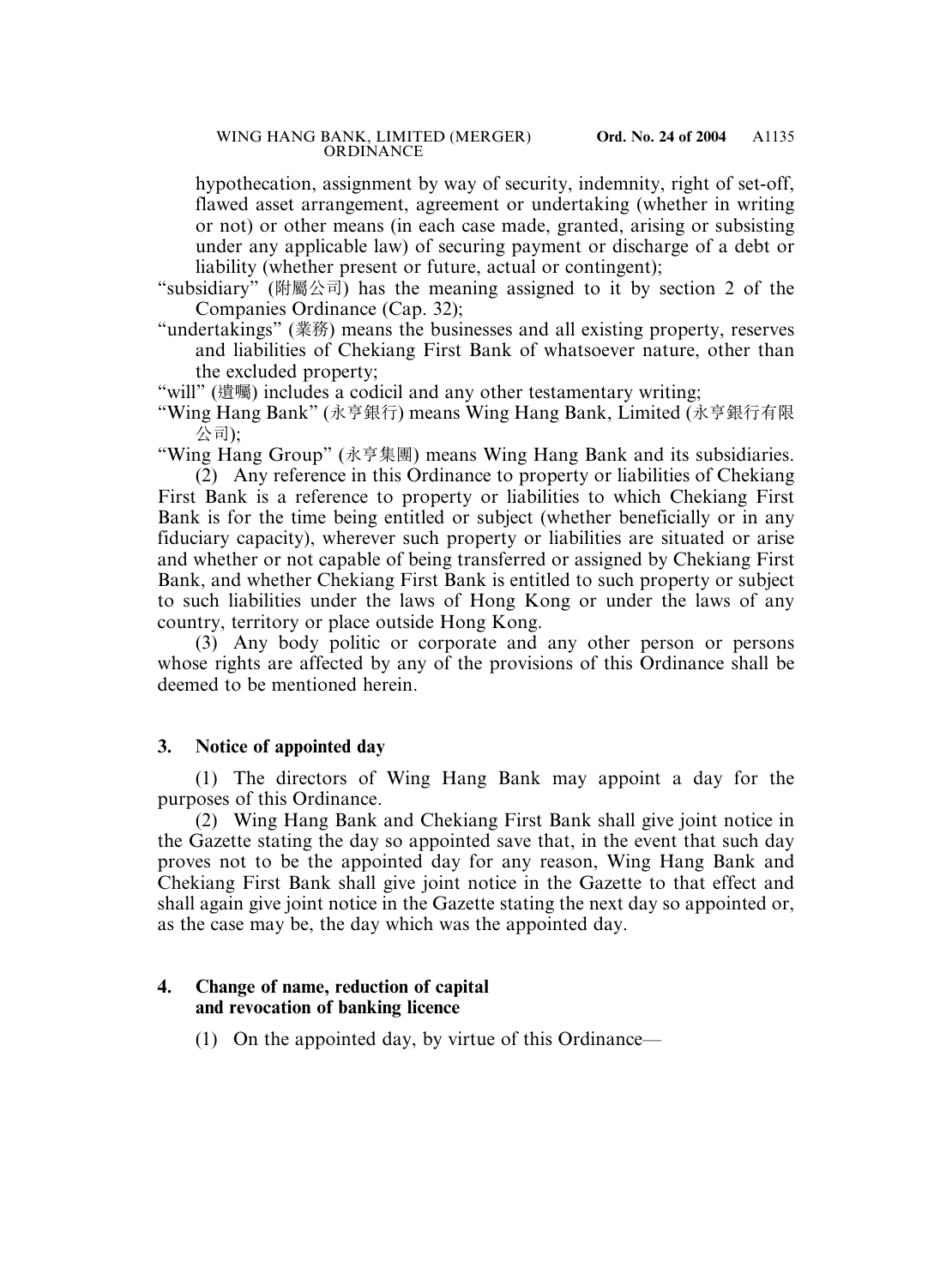- (*a*) the name of Chekiang First Bank shall, in accordance with this section, be changed to "Chekiang First, Limited (浙江第一有限公 司)";
- (*b*) the authorized and issued share capital of Chekiang First Bank shall be reduced to \$500 comprising 5 ordinary shares of \$100 each and 24 999 995 ordinary shares of \$100 each shall be cancelled; and
- (*c*) the banking licence of Chekiang First Bank shall, in accordance with Part V of the Banking Ordinance (Cap. 155), be revoked on and from a day to be appointed by the Monetary Authority which day shall be published in the Gazette.

(2) Not later than 7 days before the appointed day, Chekiang First Bank shall deliver to the Registrar of Companies a copy of this Ordinance together with a minute, signed by a director or the secretary of Chekiang First Bank confirming the reduction of share capital and cancellation of shares referred to in subsection (1).

(3) The Registrar of Companies shall, pursuant to this Ordinance, register the copy of the Ordinance and the minute delivered to him pursuant to subsection (2) and on the appointed day shall—

- (*a*) enter the new name of Chekiang First Bank in the register in place of its former name and issue to Chekiang First Bank a certificate of change of name stating Chekiang First Bank's new name; and
- (*b*) certify under his hand the registration of the Ordinance and the minute which certificate shall be conclusive evidence of the reduction of the authorized and issued share capital of Chekiang First Bank.

## **5. Vesting of the undertakings in Wing Hang Bank**

(1) On the appointed day the undertakings shall, by virtue of this Ordinance and without further act or deed, be transferred to, and vest in, Wing Hang Bank to the intent that Wing Hang Bank shall succeed to the whole undertakings as if in all respects Wing Hang Bank were the same person in law as Chekiang First Bank.

(2) Where the transfer and vesting of any property and liabilities situate in any country, territory or place outside Hong Kong and forming part of the undertakings is governed otherwise than by the laws of Hong Kong, Chekiang First Bank shall, if Wing Hang Bank so requires, so soon as is practicable after the appointed day, take all necessary steps for securing the effective transfer and vesting thereof in Wing Hang Bank and, pending such transfer and vesting, Chekiang First Bank shall hold any such property and liabilities in trust absolutely for Wing Hang Bank.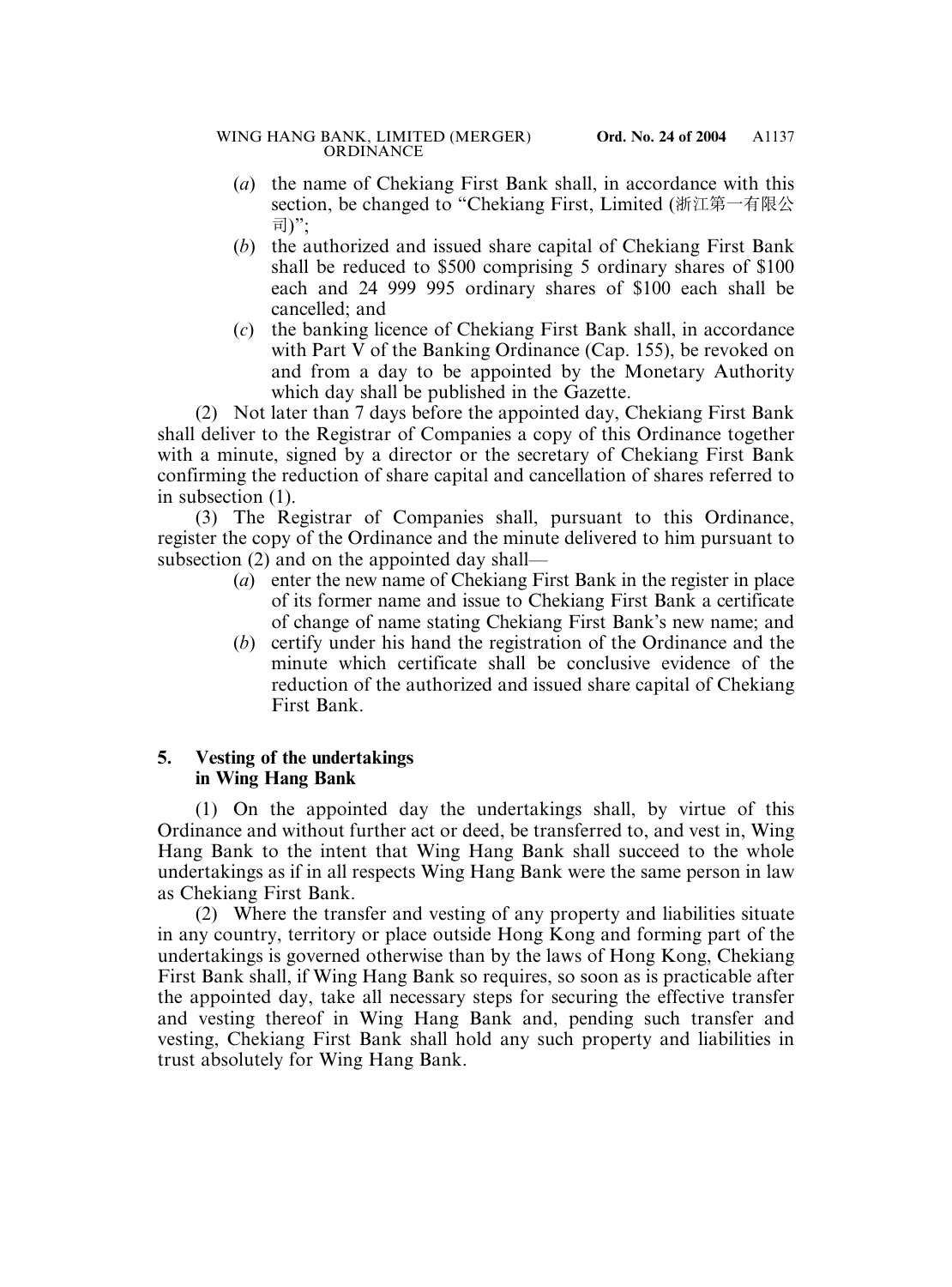## **6. Trust property and wills**

(1) Any property vested or deemed to be vested in Wing Hang Bank by virtue of this Ordinance which immediately before the appointed day was held by Chekiang First Bank, whether alone or jointly with any other person, as trustee or custodian trustee of any trust deed, settlement, covenant, agreement, will, or other instrument (whether originally so appointed or not, and whether appointed under hand or seal, or by order of any court or otherwise), or as executor of the will, or administrator of the estate, of a deceased person or as judicial trustee appointed by order of any court, or in any other fiduciary capacity, shall, on and from the appointed day, be held by Wing Hang Bank alone or, as the case may be, jointly with such other person, in the same capacity upon the trusts, and with and subject to the powers, provisions and liabilities, applicable thereto respectively.

(2) Any existing instrument or order of any court under or by virtue of which any property forming part of the undertakings became vested in Chekiang First Bank, in any such fiduciary capacity as is referred to in subsection (1) (including in the case of a will any grant of probate thereof), and any provision in such instrument or order, or any existing contract or arrangement, for the payment to, or retention by, Chekiang First Bank of remuneration for its services in any such fiduciary capacity, shall, on and from the appointed day, be construed and have effect, so far as the context permits, as if for any reference therein to Chekiang First Bank not being a reference (however worded and whether express or implied) to terms and conditions of, or to a scale of fees of, Chekiang First Bank, there were substituted a reference to Wing Hang Bank provided always that this subsection shall not prevent Wing Hang Bank from varying the remuneration or scale of fees payable in accordance with the terms of the relevant instrument or order.

(3) Any will made before the appointed day which has not been proved in Hong Kong before the appointed day, and any will made on or after the appointed day, being a will forming part of the undertakings which appoints Chekiang First Bank to be an executor, trustee or recipient of any property as trustee, shall, on and from the appointed day, be construed and have effect as if for any reference therein to Chekiang First Bank as such executor, trustee or recipient or otherwise in connection with such appointment, not being a reference (however worded and whether express or implied) to terms and conditions of, or to a scale of fees of, Chekiang First Bank, there were substituted a reference to Wing Hang Bank.

(4) No testamentary gift shall be adeemed by reason only of the operation of any of the provisions of this Ordinance.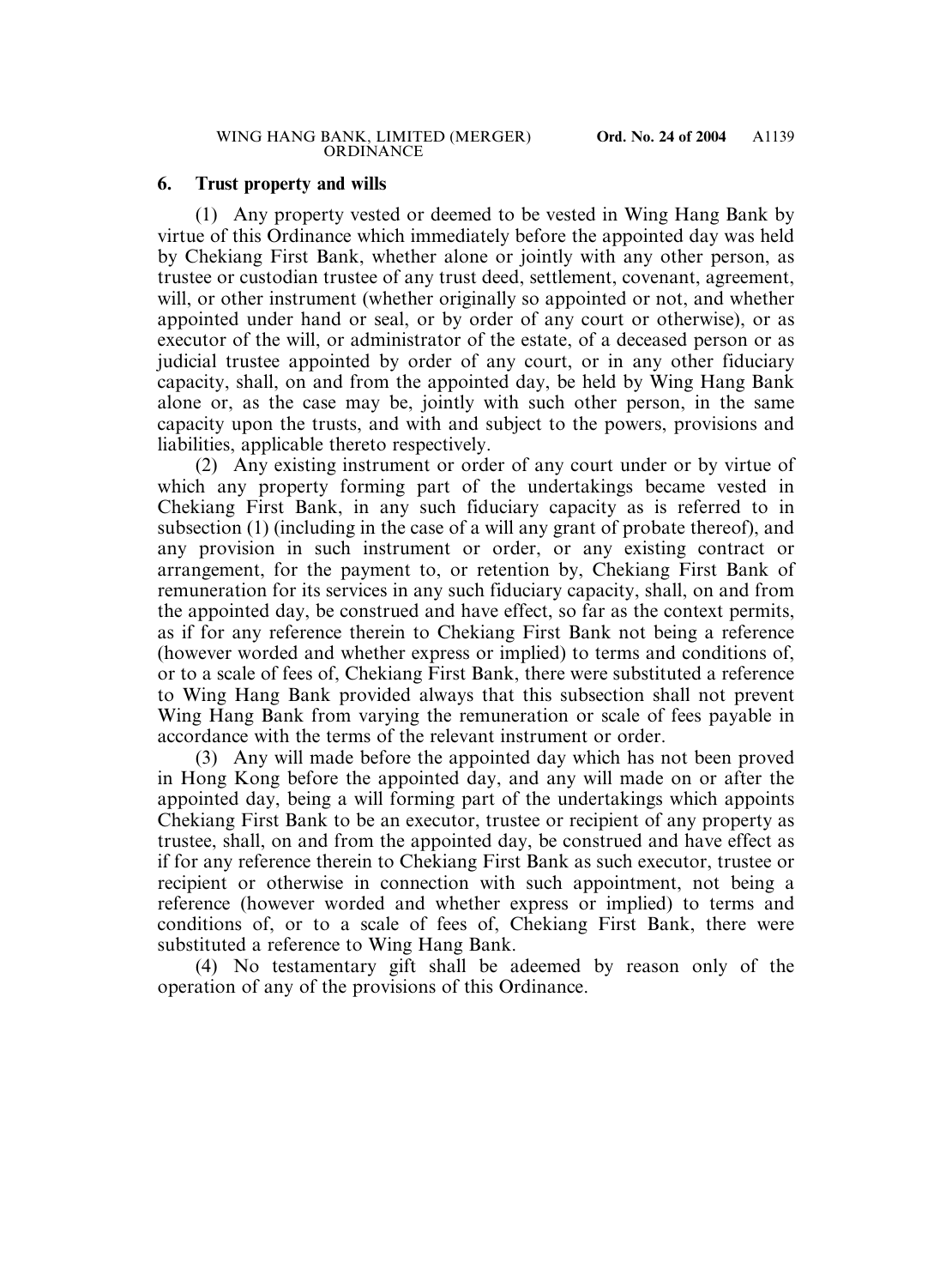## **7. Supplementary provisions**

Without prejudice to the generality of any other provision of this Ordinance but subject to any provision of this Ordinance to the contrary effect, the following provisions of this section shall have effect other than in relation to the excluded property—

- (*a*) All existing contracts, agreements, insurance policies, options, novations, certificates, awards, land grants, conveyances, deeds, leases, licences, notices, permits, guarantees, documents granting or comprising any security interest, bonds, indemnities, mandates, instructions and other instruments and undertakings entered into by, made with, given to or by or addressed to Chekiang First Bank (whether alone or with any other person and whether as principal or agent and whether in writing or not), shall be construed and have effect on and from the appointed day as if—
	- (i) Wing Hang Bank had been a party thereto instead of Chekiang First Bank;
	- (ii) for any reference (however worded and whether express or implied) to Chekiang First Bank there were substituted, as respects anything falling to be done on or after the appointed day, a reference to Wing Hang Bank; and
	- (iii) any reference (however worded and whether express or implied) to the directors or to any director, officer or employee of Chekiang First Bank were, as respects anything falling to be done on or after the appointed day, a reference to the directors of Wing Hang Bank or, as the case may require, to such director, officer or employee of Wing Hang Bank as Wing Hang Bank may appoint for that purpose or, in default of appointment, to the director, officer or employee of Wing Hang Bank who corresponds as nearly as may be to the first-mentioned director, officer or employee.
- (*b*) Paragraph (*a*)(ii) shall, subject to the provisions of section 17, apply to any statutory provision, to any provision of any existing contract to which Chekiang First Bank was not a party and to any provision of any other existing document (not being a contract or a will) as they apply to a contract to which that paragraph applies.
- (*c*) Any account between Chekiang First Bank and a customer shall, on the appointed day, be transferred to Wing Hang Bank and become an account between Wing Hang Bank and such customer subject to the same conditions and incidents as theretofore; and each such account shall be deemed for all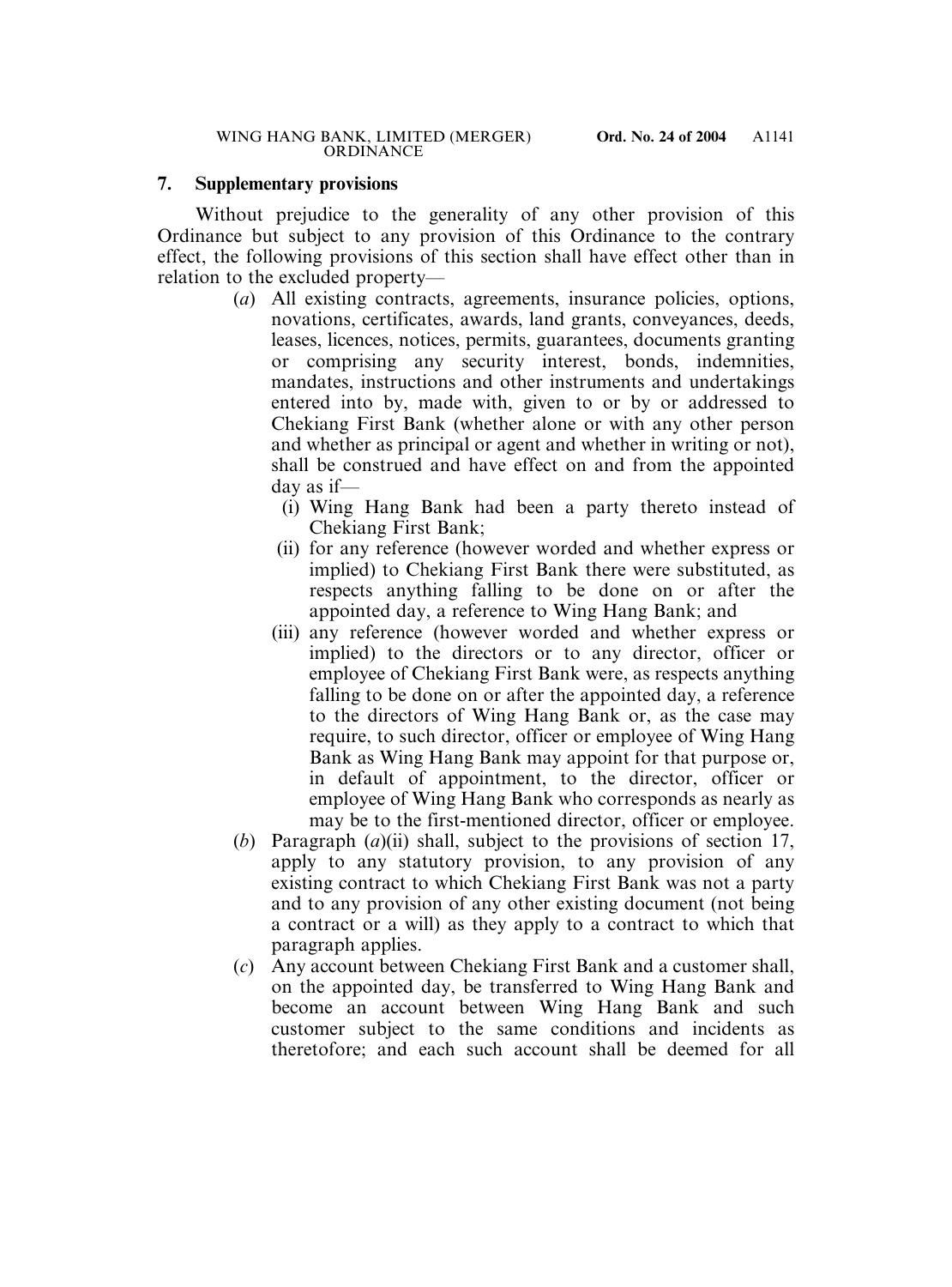purposes to be a single continuing account; and any existing contracts, agreements, insurance policies, options, novations, certificates, awards, land grants, conveyances, deeds, leases, licences, notices, permits, guarantees, documents granting or comprising any security interest, bonds, indemnities, mandates, instructions and other instruments and undertakings entered into by, made with, given to or by or addressed to Chekiang First Bank (whether alone or with any other person and whether as principal or agent and whether in writing or not), shall be construed and have effect on and from the appointed day as if any reference (however worded and whether express or implied) to such account between Chekiang First Bank and a customer there were substituted, as respects anything falling to be done on or after the appointed day, and so far as the context permits, a reference to the continuing account between Wing Hang Bank and such customer:

Provided that nothing in this Ordinance shall affect any right of Wing Hang Bank or of any customer to vary the conditions or incidents subject to which any account is kept.

- (*d*) Any existing instruction, order, direction, mandate, power of attorney, authority, undertaking or consent (whether in writing or not and whether or not in relation to an account) given to or by Chekiang First Bank, either alone or jointly with another person, shall apply and have effect, on and from the appointed day, as if given to or by Wing Hang Bank or, as the case may be, to or by Wing Hang Bank jointly with such other person.
- (*e*) Any negotiable instrument or order for payment of money drawn on, or given to, or accepted or endorsed by, Chekiang First Bank, or payable at any place of business of Chekiang First Bank, whether so drawn, given, accepted or endorsed before, on or after the appointed day, shall have the same effect on and from the appointed day, as if it had been drawn on, or given to, or accepted or endorsed by Wing Hang Bank, or were payable at the same place of business of Wing Hang Bank.
- (*f*) The custody of any document or record, goods or other thing held by Chekiang First Bank as bailee shall pass to Wing Hang Bank on the appointed day, and the rights and obligations of Chekiang First Bank under any contract of bailment relating to any such document or record, goods or thing shall on that day become rights and obligations of Wing Hang Bank.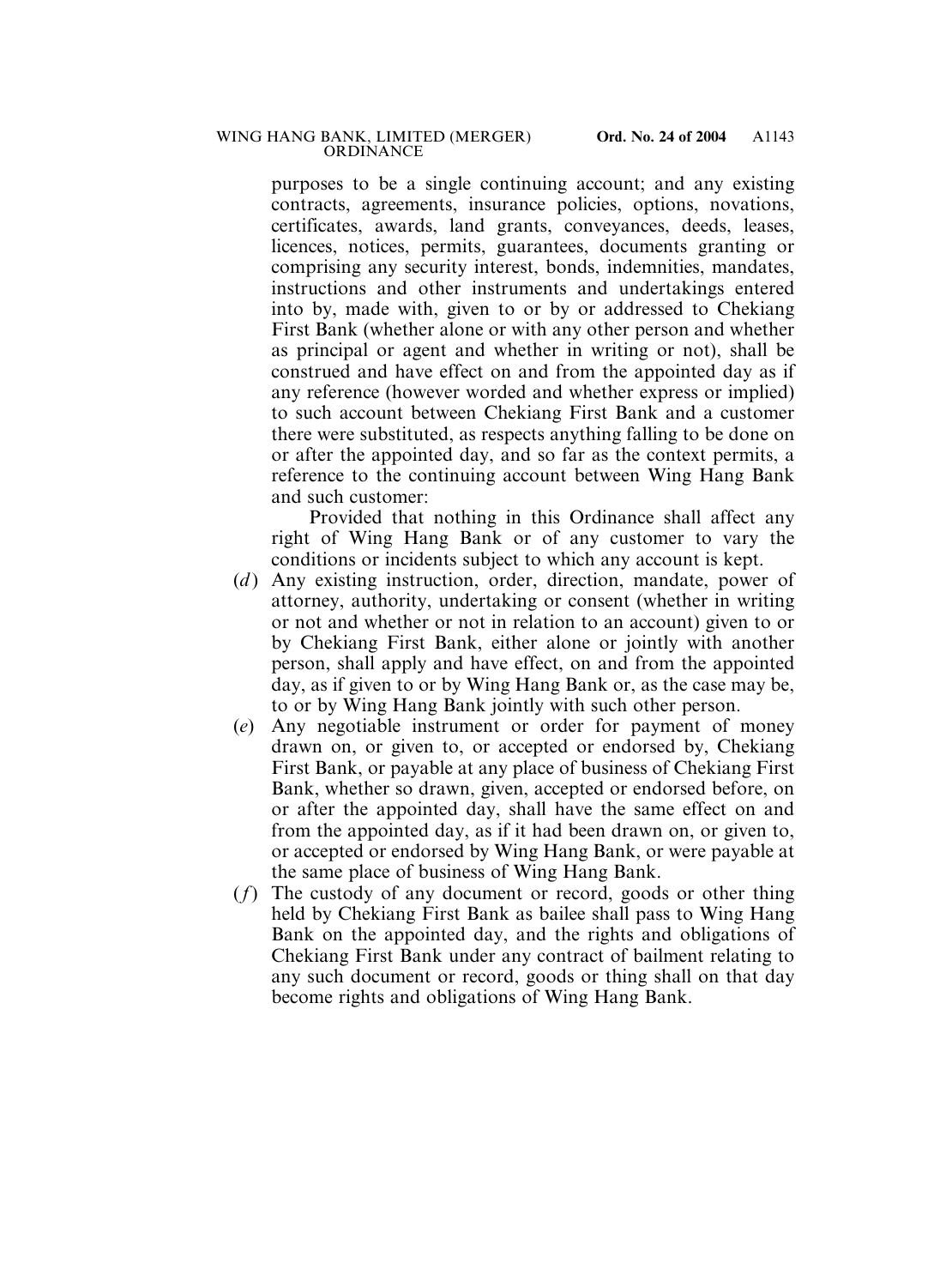- (*g*) (i) Any security interest held immediately before the appointed day by Chekiang First Bank, or by a nominee or agent of or trustee for Chekiang First Bank, as security for the payment or discharge of any liability shall, on and from the appointed day, be held by, or, as the case may require, by that nominee, agent or trustee for, Wing Hang Bank, and be available to Wing Hang Bank (whether for its own benefit or, as the case may be, for the benefit of any other person) as security for the payment or discharge of that liability.
	- (ii) In relation to any security interest vested or deemed to be vested in Wing Hang Bank in accordance with the provisions of this Ordinance and any liability thereby secured, Wing Hang Bank shall be entitled to the rights and priorities and be subject to the obligations and incidents to which Chekiang First Bank would have been entitled and subject if it had continued to hold the security interest.
	- (iii) Without prejudice to the generality of subparagraph (ii), in any case where any existing liability subsists between Chekiang First Bank and Wing Hang Bank, in respect of which Chekiang First Bank or Wing Hang Bank, or a nominee or agent of or trustee for Chekiang First Bank or Wing Hang Bank holds a security interest, that liability shall, for the purpose of enforcing or realizing that security interest, be deemed to continue in effect notwithstanding the vesting of the undertakings in Wing Hang Bank.
	- (iv) Any security interest referred to in subparagraph (i), (ii) or (iii) and which extends to future advances or liabilities shall, on and from the appointed day, be available to Wing Hang Bank (whether for its own benefit or, as the case may be, for the benefit of any other person) as security for the payment or discharge of future advances and liabilities to the same extent and in the same manner in all respects as future advances by, or liabilities to, Chekiang First Bank or Wing Hang Bank were secured thereby immediately before that day.
	- (v) Notwithstanding subparagraph (i), where immediately before the appointed day any security interest would not be available to Wing Hang Bank as security for the payment or discharge of any liability owing to it, or to Chekiang First Bank as security for the payment or discharge of any liability owing to it, such security interest shall not become available to Wing Hang Bank as security for such liability on and from the appointed day by virtue of this Ordinance, unless—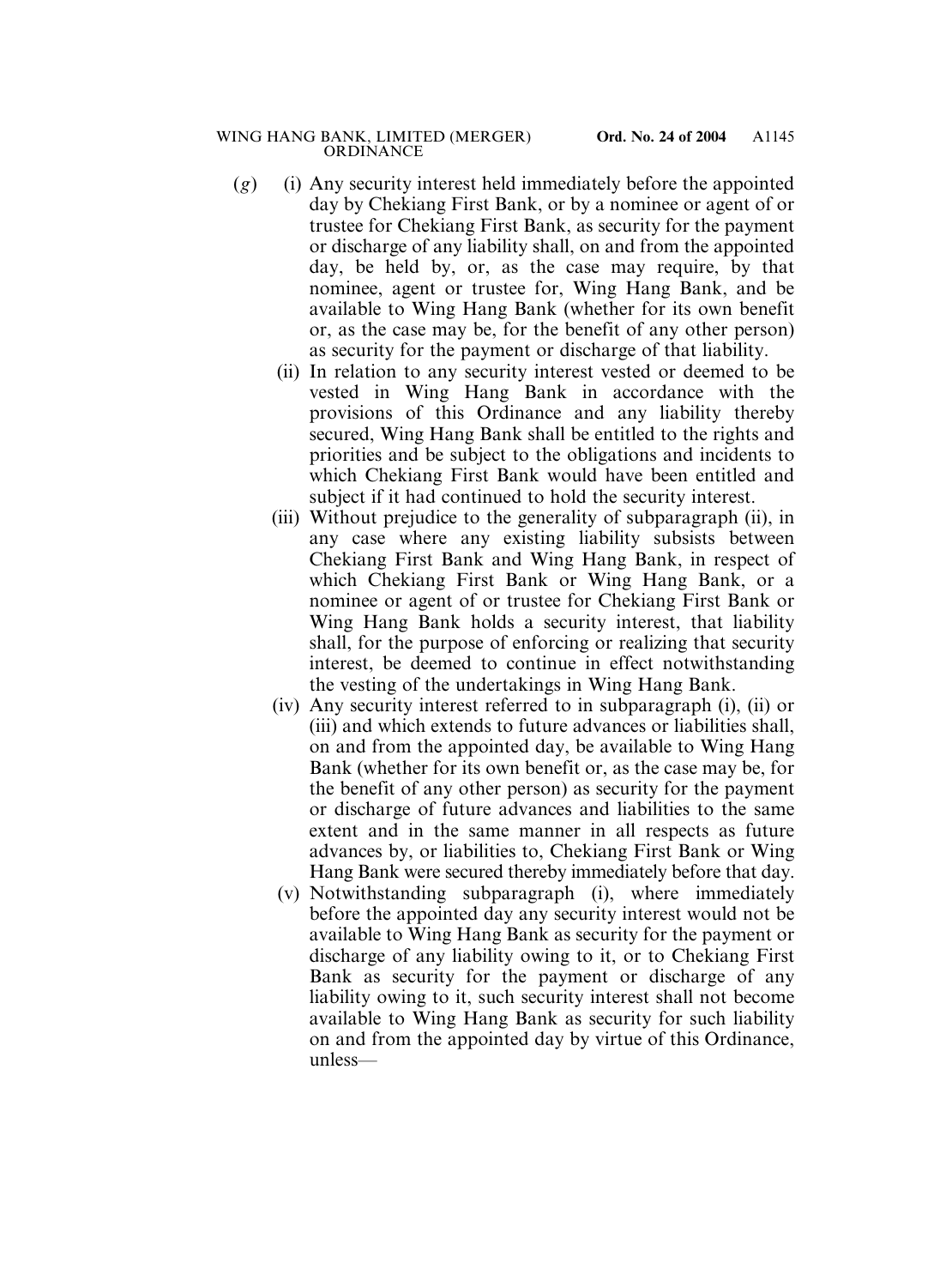- (A) the terms of such security interest expressly provide otherwise;
- (B) Wing Hang Bank obtains the written consent of the person or persons who granted such security interest; or
- (C) such security interest arises at general law.
- (vi) Notwithstanding subparagraph (ii), where immediately before the appointed day, Wing Hang Bank would not, in respect of any liability owing to it, be entitled to the rights and priorities in relation to any security interest then in existence, or Chekiang First Bank would not, in respect of any liability owing to it, be entitled to the rights and priorities in relation to any security interest then in existence, Wing Hang Bank shall not, in respect of such liability, be entitled to such rights and priorities on and from the appointed day by virtue of this Ordinance, unless—
	- (A) the terms of such security interest expressly provide otherwise;
	- (B) Wing Hang Bank obtains the written consent of the person or persons who granted such security interest; or (C) such security interest arises at general law.
- (*h*) (i) Where by virtue of this Ordinance any right or liability of Chekiang First Bank becomes or is deemed to become a right or liability of Wing Hang Bank, Wing Hang Bank and all other persons shall, on and from the appointed day, have the same rights, powers and remedies (and in particular the same rights and powers as to taking or resisting legal proceedings or making or resisting applications to any authority) for ascertaining, perfecting or enforcing that right or liability as if it had at all times been a right or liability of Wing Hang Bank; and any legal proceedings or application to any authority existing or pending immediately before the appointed day by or against Chekiang First Bank may be continued by or against Wing Hang Bank.
	- (ii) Where any right or liability of Chekiang First Bank was before the appointed day the subject of arbitral proceedings to which Chekiang First Bank was a party, Wing Hang Bank shall on and from the appointed day automatically be substituted for Chekiang First Bank as a party to those proceedings, without the need for consent from any other party or from the arbitrator.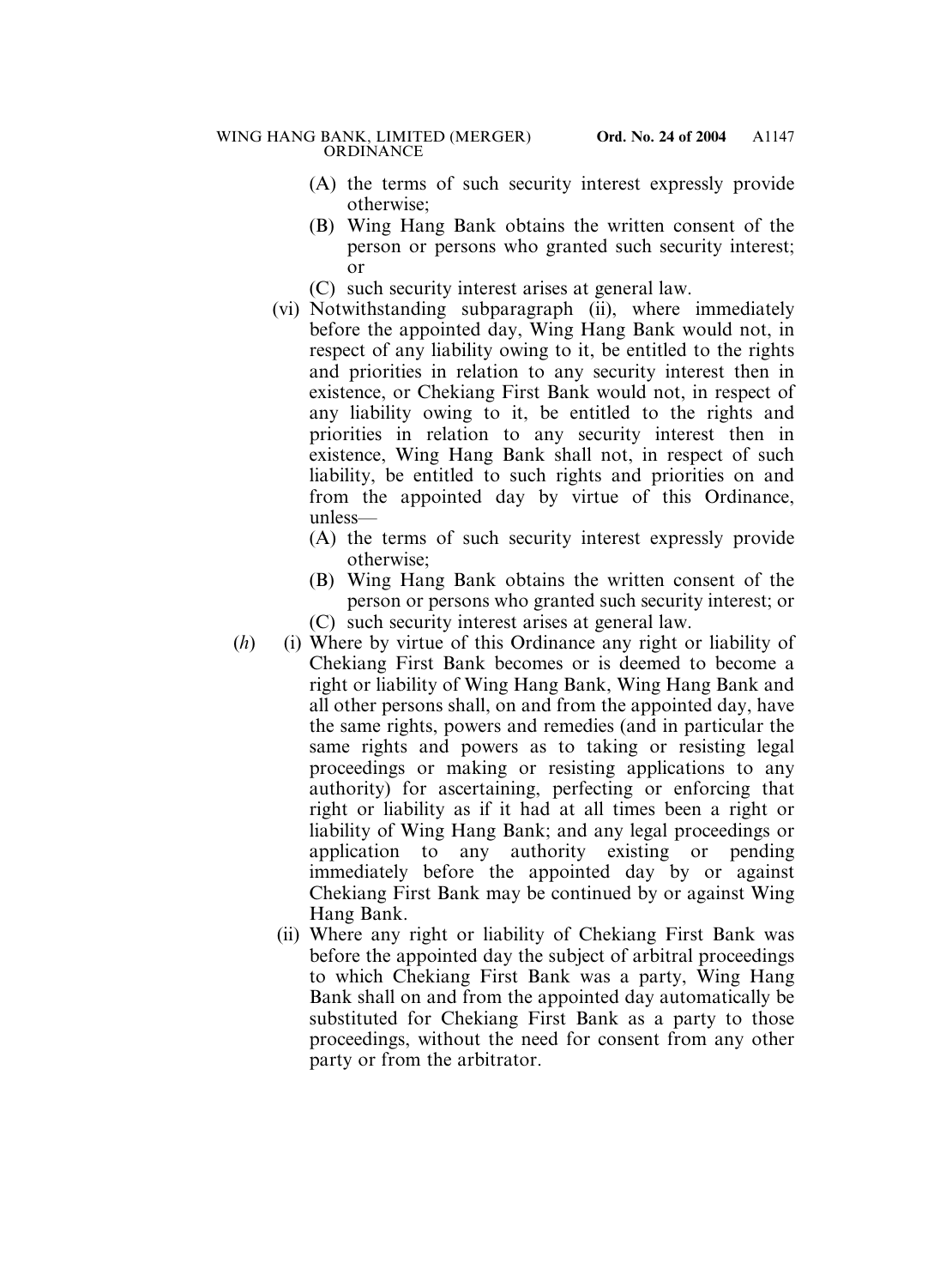- (*i*) Any judgment or award obtained by or against Chekiang First Bank and not fully satisfied before the appointed day shall on that day, to the extent to which it is enforceable by or against Chekiang First Bank, become enforceable by or against Wing Hang Bank.
- ( *j*) Any court order which applies to Chekiang First Bank shall on and from the appointed day apply to Wing Hang Bank instead of to Chekiang First Bank.
- (*k*) Nothing in this Ordinance shall terminate or prejudicially affect the appointment, authority, rights or powers of any receiver or of any receiver and manager appointed by Chekiang First Bank, whether alone or with others, before the appointed day.
- (*l*) The Privacy Commissioner may, on and from the appointed day, exercise in respect of Wing Hang Bank any power under the Personal Data (Privacy) Ordinance (Cap. 486) which he could have immediately before the appointed day exercised in respect of Chekiang First Bank in respect of a breach or alleged breach by Chekiang First Bank of that Ordinance or the data protection principles; but the transfer to, and vesting in, Wing Hang Bank by this Ordinance of the undertakings of Chekiang First Bank and any disclosure to Wing Hang Bank of any information in contemplation or as a result thereof shall not amount to a breach of any duty of confidentiality to which Chekiang First Bank is subject immediately before the appointed day or to a contravention by Wing Hang Bank or Chekiang First Bank of the Personal Data (Privacy) Ordinance (Cap. 486) or the data protection principles.

## **8. Accounting treatment of Wing Hang Bank and Chekiang First Bank**

(1) On and from the appointed day, by virtue of this Ordinance and notwithstanding the provisions of any other Ordinance—

- (*a*) the balance sheets and profit and loss accounts of Chekiang First Bank and Wing Hang Bank for the accounting period of each of Chekiang First Bank and Wing Hang Bank in which the appointed day falls shall be prepared in all respects as if the undertakings had vested or deemed to have vested in Wing Hang Bank pursuant to section 5 on the first day of such accounting period of Wing Hang Bank;
- (*b*) all property and liabilities of Chekiang First Bank (other than excluded property) shall be transferred to Wing Hang Bank at their carrying value in the consolidated accounts of Wing Hang Group (including Chekiang First Bank and Wing Hang Bank) on the first day of such accounting period of Wing Hang Bank;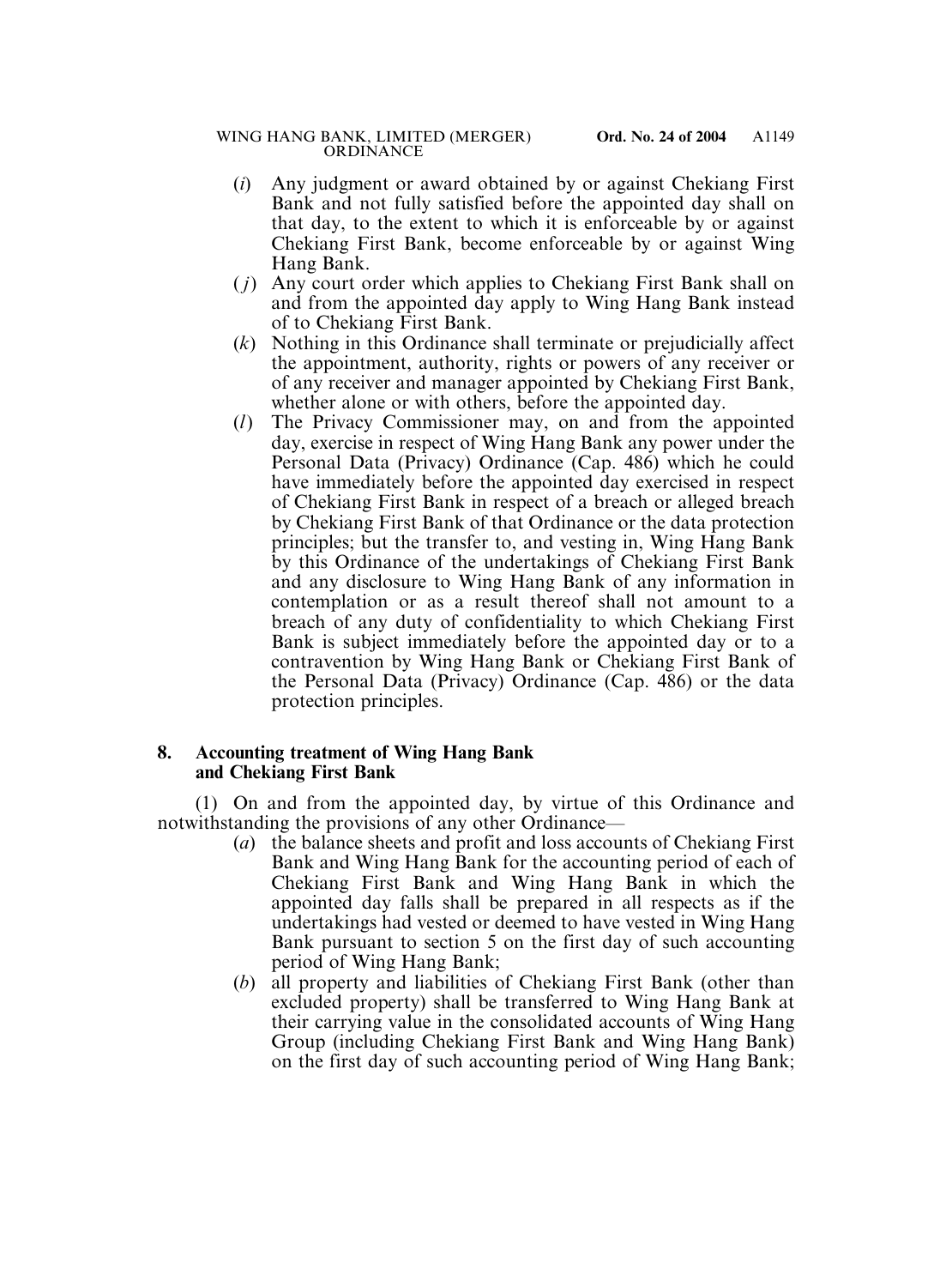### WING HANG BANK, LIMITED (MERGER) **Ord. No. 24 of 2004** ORDINANCE

- (*c*) every existing reserve of Chekiang First Bank relating to the property and liabilities vested in Wing Hang Bank by virtue of this Ordinance as consolidated in the group accounts of Wing Hang Group (including Chekiang First Bank and Wing Hang Bank) on the first day of such accounting period of Wing Hang Bank shall be transferred to and for all purposes be and become a reserve of Wing Hang Bank; and
- (*d*) the amount, description and character of every reserve of Wing Hang Bank which shall come into being pursuant to paragraph (*c*) shall be the same in all respects as those of the corresponding existing reserve of Chekiang First Bank immediately before the first day of such accounting period of Wing Hang Bank, and all enactments and rules of law shall apply to or in respect of every such reserve of Wing Hang Bank in the same manner in all respects as they applied to or in respect of the corresponding existing reserve of Chekiang First Bank immediately before the first day of such accounting period of Wing Hang Bank.

(2) Every reference in subsection (1) to an existing reserve shall include a reference to any reserve or similar provision, irrespective of its name or designation (and whether the amount thereof be positive or negative in nature) and, without prejudice to the generality of the foregoing, every such reference shall include a reference to any sums standing to the credit (or debit) of any profit and loss account.

(3) Without prejudice to the generality of subsection (1), any profits or losses of Chekiang First Bank earned or incurred after the beginning of the financial year of Chekiang First Bank in which the appointed day shall occur, shall, on and from the appointed day, and by virtue of this Ordinance, be treated for all purposes as profits or, as the case may be, losses, of Wing Hang Bank.

## **9. Taxation and revenue matters**

(1) For the purposes of the Inland Revenue Ordinance (Cap. 112), on and from the appointed day Wing Hang Bank shall be treated as if it were the continuation of and the same person in law with regard to the undertakings as Chekiang First Bank.

- (2) Accordingly (and without affecting the generality of subsection  $(1)$ )—
	- (*a*) a vesting or deemed vesting in Wing Hang Bank of any property or liabilities by virtue of this Ordinance does not constitute a sale or other disposal of or a change in the nature of that property or the liability for any purpose under the Inland Revenue Ordinance (Cap. 112);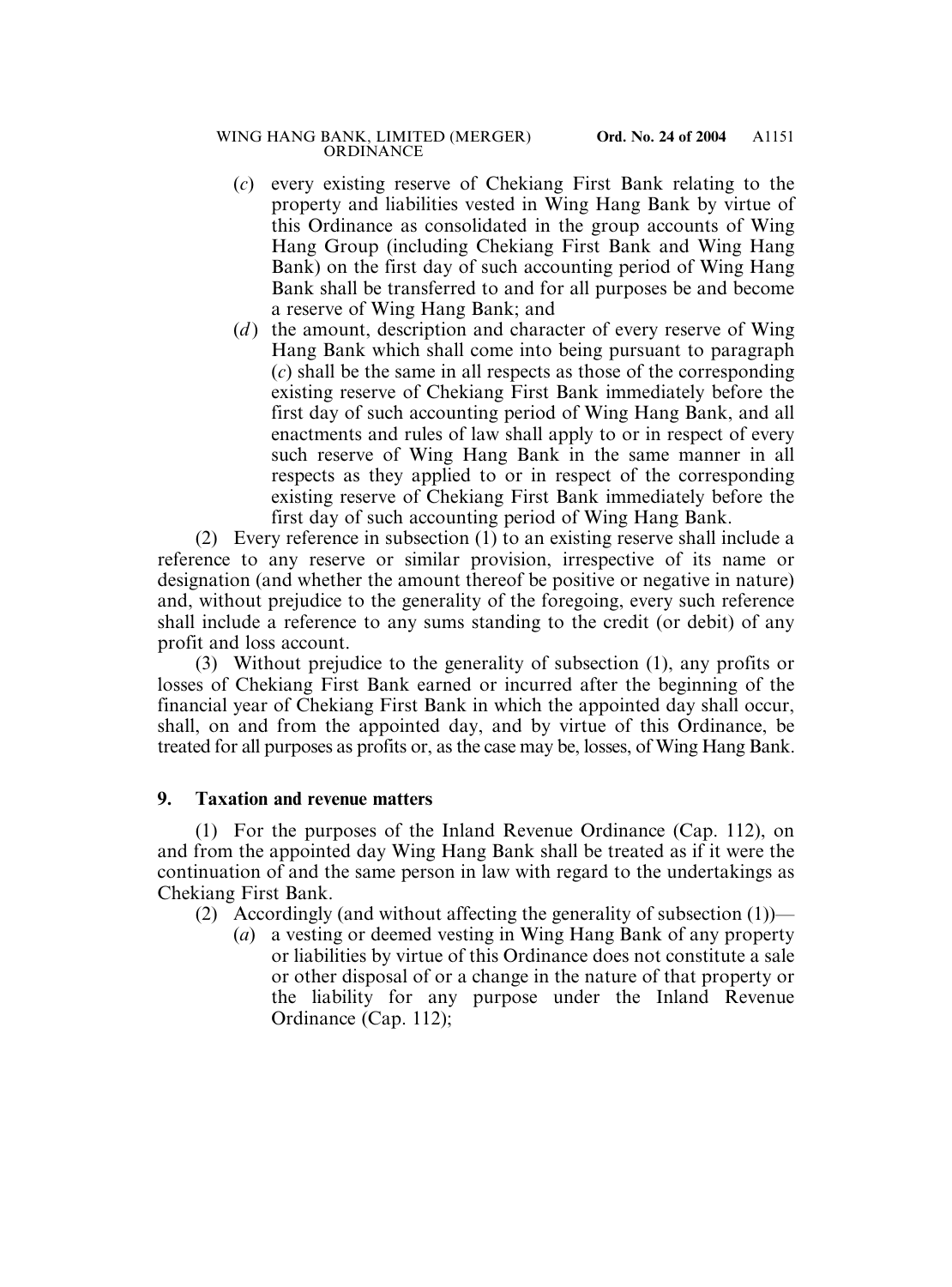(*b*) the aggregate amount of any losses sustained by Chekiang First Bank which are capable of but have not been carried forward and set off against assessable profits of Chekiang First Bank for the purposes of section 19C of the Inland Revenue Ordinance (Cap. 112) as at the end of the last complete financial year of Chekiang First Bank are deemed to be losses of Wing Hang Bank and, accordingly, available for set off against the assessable profits of Wing Hang Bank for the purposes of that Ordinance.

(3) The profits or losses of Chekiang First Bank treated as profits or losses of Wing Hang Bank in accordance with section 8(3)—

- (*a*) shall not be taken into account for the purpose of computing the profits and losses of Chekiang First Bank which are chargeable to tax under Part IV of the Inland Revenue Ordinance (Cap. 112) for any year of assessment; and
- (*b*) shall be taken into account for the purpose of computing the profits and losses of Wing Hang Bank which are chargeable to tax under Part IV of the Inland Revenue Ordinance (Cap. 112) for the year of assessment the basis period for which includes the appointed day.

## **10. Contracts of employment**

(1) Section 7(*a*) shall apply to a contract for the employment of any person by Chekiang First Bank and employment with Chekiang First Bank and Wing Hang Bank under any such contract shall be deemed for all purposes to be a single continuing employment.

(2) No director, secretary or auditor of Chekiang First Bank shall by virtue only of this Ordinance become a director, secretary or auditor, as the case may be, of Wing Hang Bank.

## **11. Pensions, provident funds and gratuity benefits**

(1) The deeds and rules constituting or relating to the pension fund schemes and the provident fund schemes established for the benefit of employees of Chekiang First Bank and the gratuity benefits payable by Chekiang First Bank shall, on and from the appointed day, be construed and have effect, so far as the context permits, as if for any reference therein to Chekiang First Bank there were substituted a reference to Wing Hang Bank.

(2) No officer or employee of Chekiang First Bank who becomes an officer or employee of Wing Hang Bank by virtue of this Ordinance shall, by virtue only of this Ordinance, be entitled to participate in any pension fund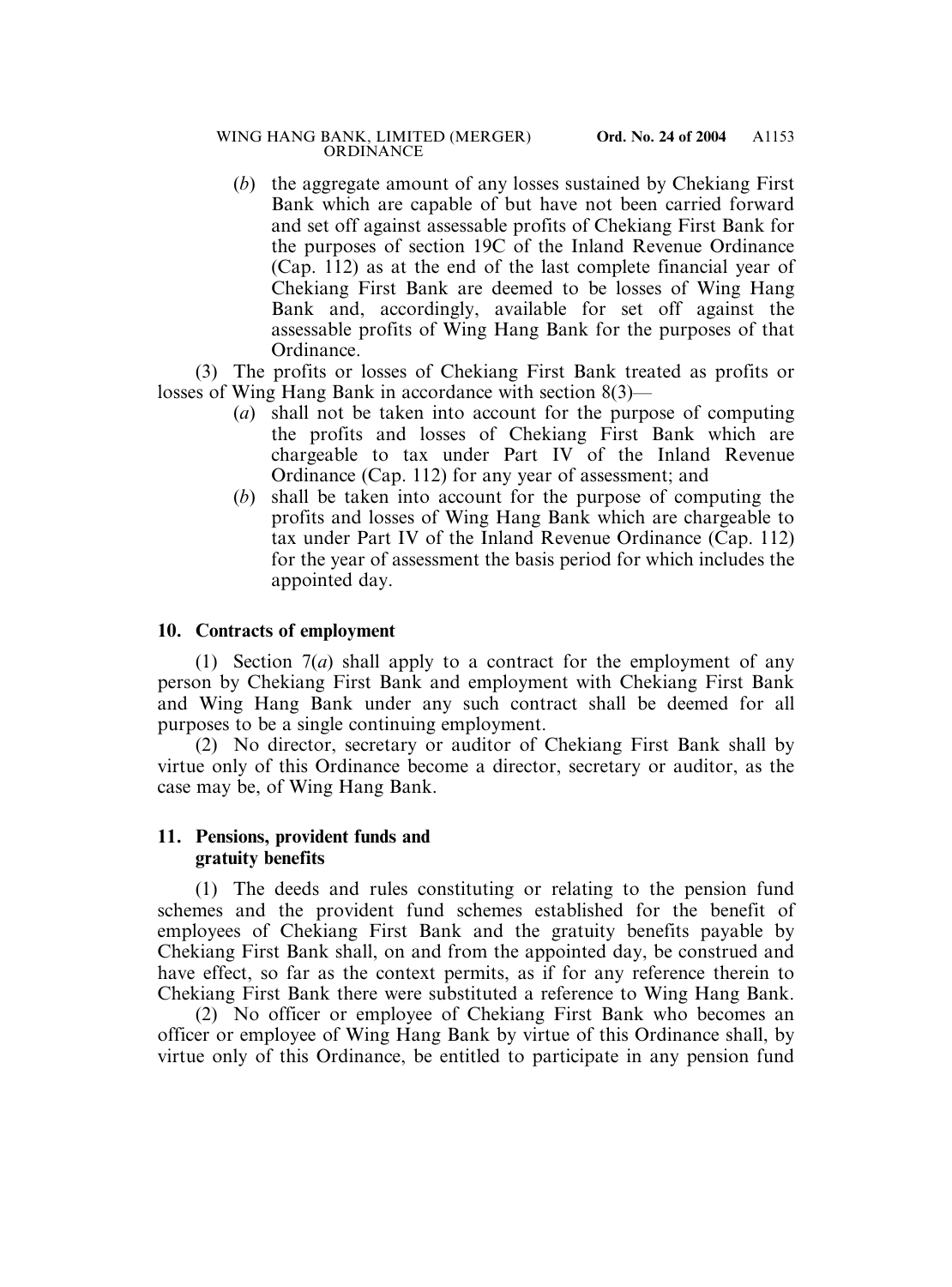scheme of, provident fund scheme of or gratuity benefits payable by Wing Hang Bank, and no existing officer or employee of Wing Hang Bank shall, by virtue only of this Ordinance, be entitled to participate in any pension fund scheme of, provident fund scheme of or gratuity benefits payable by Chekiang First Bank.

## **12. Waiver of prohibition of merger**

(1) Any provision contained in any contract or other document to which Chekiang First Bank or Wing Hang Bank or any of their respective subsidiaries is a party which prohibits or has the effect of prohibiting the transfer and vesting or deemed transfer and vesting of the undertakings of Chekiang First Bank in Wing Hang Bank shall be deemed by this Ordinance to have been waived.

(2) Any provision contained in any contract or other document to the effect that a breach of contract or a default shall occur or be deemed to occur as a result of the transfer and vesting or deemed transfer and vesting of the undertakings of Chekiang First Bank in Wing Hang Bank, and to which Chekiang First Bank or Wing Hang Bank or any of their respective subsidiaries is a party, shall be deemed by this Ordinance to have been waived.

## **13. Evidence: books and documents**

(1) All books and other documents which would, before the appointed day, have been evidence in respect of any matter for or against Chekiang First Bank shall be admissible in evidence in respect of the same matter for or against Wing Hang Bank.

(2) In this section, "documents" (文件) has the same meaning as in section 46 of the Evidence Ordinance (Cap. 8).

## **14. Part III of Evidence Ordinance (Cap. 8)**

(1) On and from the appointed day, Part III of the Evidence Ordinance (Cap. 8) shall apply to the banker's records of Chekiang First Bank vested or deemed to be vested in Wing Hang Bank by virtue of this Ordinance, and to entries made in those records before the appointed day, as if such records were the records of Wing Hang Bank.

(2) For the purposes of section 20 of the Evidence Ordinance (Cap. 8), banker's records which are deemed to have become the banker's records of Wing Hang Bank by virtue of this Ordinance shall be deemed to have been the ordinary banker's records of Wing Hang Bank at the time of the making of any entry therein which purports to have been made before the appointed day, and any such entry shall be deemed to have been made in the usual and ordinary course of business.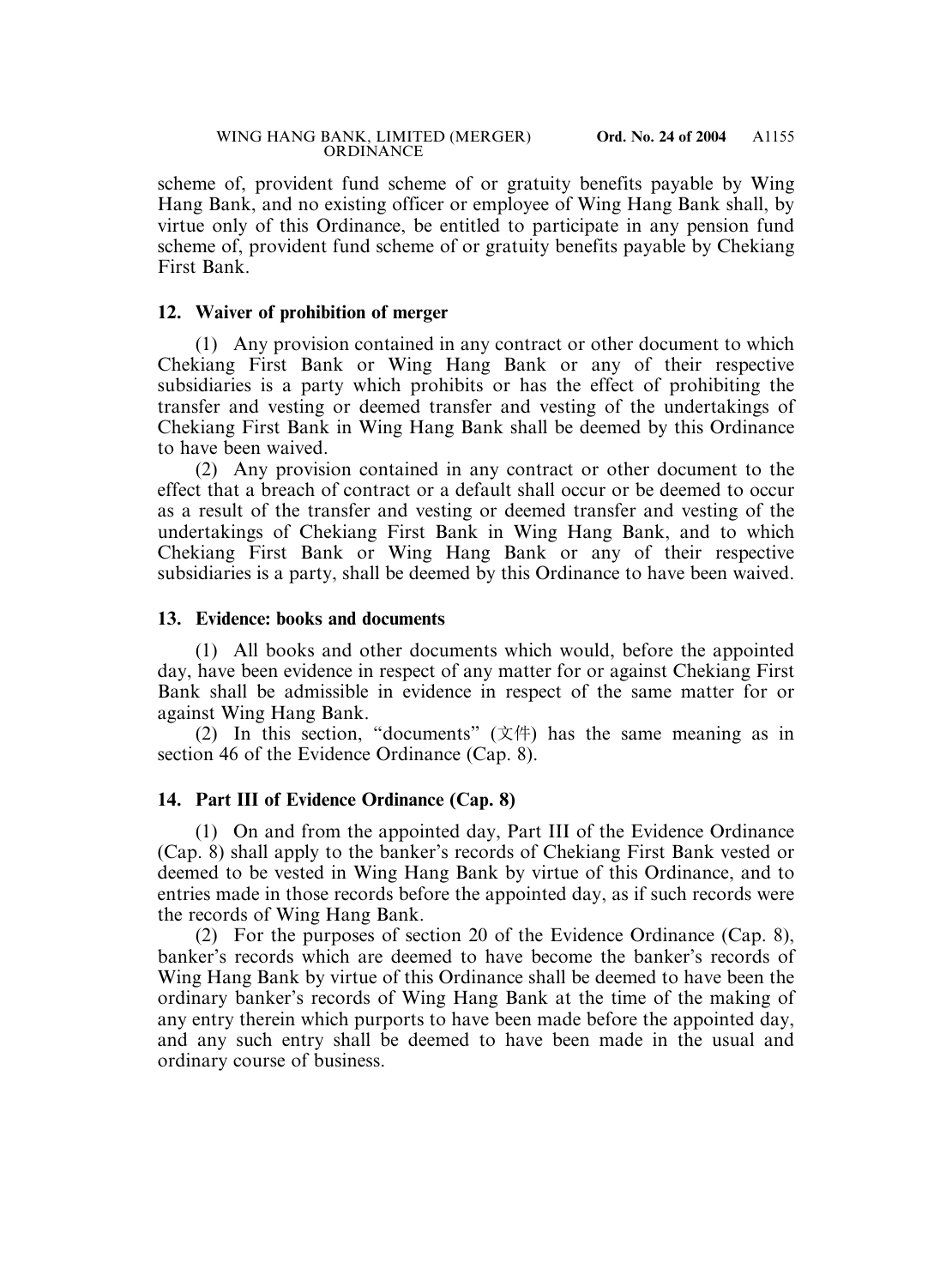(3) For the purposes of sections 40 and 41 of the Evidence Ordinance (Cap. 8), documents previously in the custody or control of Chekiang First Bank shall by virtue of this Ordinance be deemed to be documents previously in the custody or control of Wing Hang Bank.

(4) In this section, "banker's records" (銀行紀錄) shall be construed in accordance with section 2 of the Evidence Ordinance (Cap. 8).

## **15. Evidence of vesting and transfer**

(1) The production of a Government Printer's copy of this Ordinance shall, for all purposes, be conclusive evidence of the vesting and transfer or deemed vesting and transfer of any property and liabilities of Chekiang First Bank in Wing Hang Bank in accordance with the provisions of this Ordinance.

- (2) Without prejudice to the generality of subsection (1)—
	- (*a*) a Government Printer's copy of this Ordinance, together with evidence of publication of notice of the appointed day, shall, in relation to any registered securities transferred to, and vested or deemed to be vested in, Wing Hang Bank by virtue of this Ordinance, operate for all purposes as a duly executed instrument of transfer in respect of the transfer of such registered securities from Chekiang First Bank to Wing Hang Bank;
	- (*b*) any deed or other document made or executed on or after the appointed day, whereby Wing Hang Bank or Chekiang First Bank, whether alone or jointly with any other person, conveys or transfers, or purports to convey or transfer, to any person (whether for consideration or not), or applies to be registered as the holder or proprietor of, any property held by Chekiang First Bank immediately before the appointed day and forming part of the undertakings, whether alone or jointly with any other person, shall be sufficient evidence that the interest of Chekiang First Bank in that property is vested or deemed to be vested in Wing Hang Bank under this Ordinance;
	- (*c*) where there is any other transaction or purported transaction by Wing Hang Bank or Chekiang First Bank on or after the appointed day in connection with, or in relation to, any property or liabilities which are property or liabilities of Chekiang First Bank immediately before that day and forming part of the undertakings, it shall be deemed in favour of any other party to the transaction, or any person claiming through or under him, that Wing Hang Bank has full power and authority for that transaction as if the property or liabilities were vested or deemed to be vested in it under this Ordinance;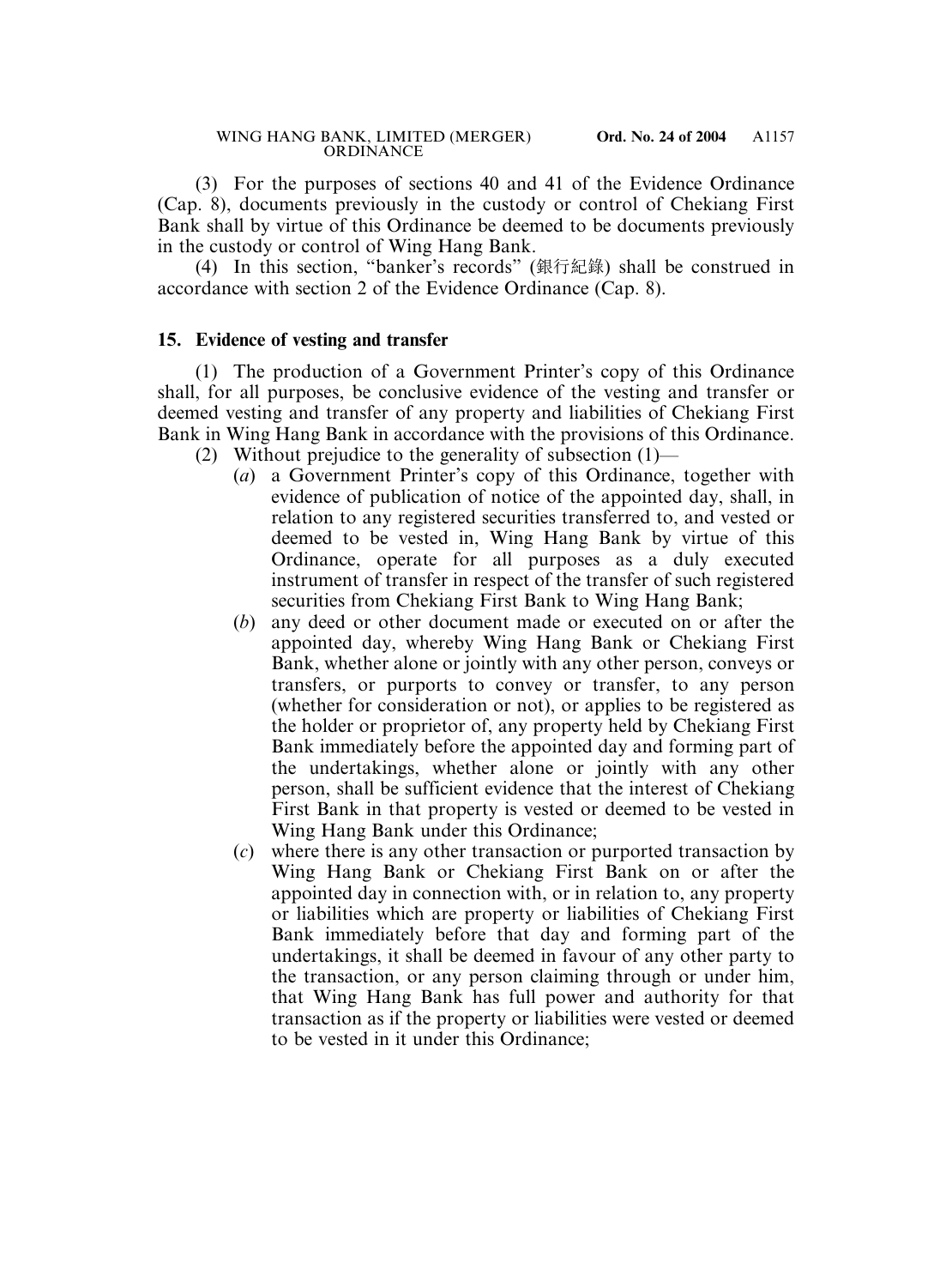(*d*) a certificate given by or on behalf of Wing Hang Bank at any time that any property or liabilities specified in the certificate (which property or liabilities immediately before the appointed day are the property or liabilities of Chekiang First Bank) are or, as the case may be, are not, deemed to be vested in Wing Hang Bank under this Ordinance, shall be conclusive evidence for all purposes of the fact so certified.

(3) Nothing in subsection  $(2)(c)$  or  $(d)$  shall affect the liability of Wing Hang Bank and Chekiang First Bank to each other in respect of anything done, or purporting to have been done, by any of them in connection with, or in relation to, any property or liabilities.

- (4) In subsection  $(2)$ 
	- (*a*) "convey" (轉易) includes mortgage, charge, lease, assent, vest by way of vesting declaration or vesting instrument, disclaim, release or otherwise assure; and
	- (*b*) "registered securities" (註冊證券) means shares, stocks, debentures, loans, bonds, units of a unit trust scheme or other shares of the investments subject to the trusts of such a scheme, and other securities of any description which are transferable and the holders of which are entered in a register (whether maintained in Hong Kong or not).

(5) Nothing in this section applies to any property falling within section 5(2).

## **16. Interests in land**

(1) The vesting or deemed vesting in Wing Hang Bank of an interest in land by virtue of this Ordinance shall not—

- (*a*) constitute an acquisition, disposal, assignment, transfer or parting with possession of that interest for the purposes of section  $53(4)(a)$  or  $(7)(a)$  of the Landlord and Tenant (Consolidation) Ordinance (Cap. 7); or
- (*b*) constitute an assignment or underlease of, or an agreement to assign or underlet, that interest for the purposes of section 6(1)(*b*) of the Landlord and Tenant (Consolidation) Ordinance (Cap. 7); or
- (*c*) operate so as to merge any leasehold interest in the reversion expectant on it; or
- (*d*) constitute an assignment, transfer, devolution, parting with possession, dealing with or other disposition of that interest for the purposes of any provision contained in any instrument concerning or affecting that interest; or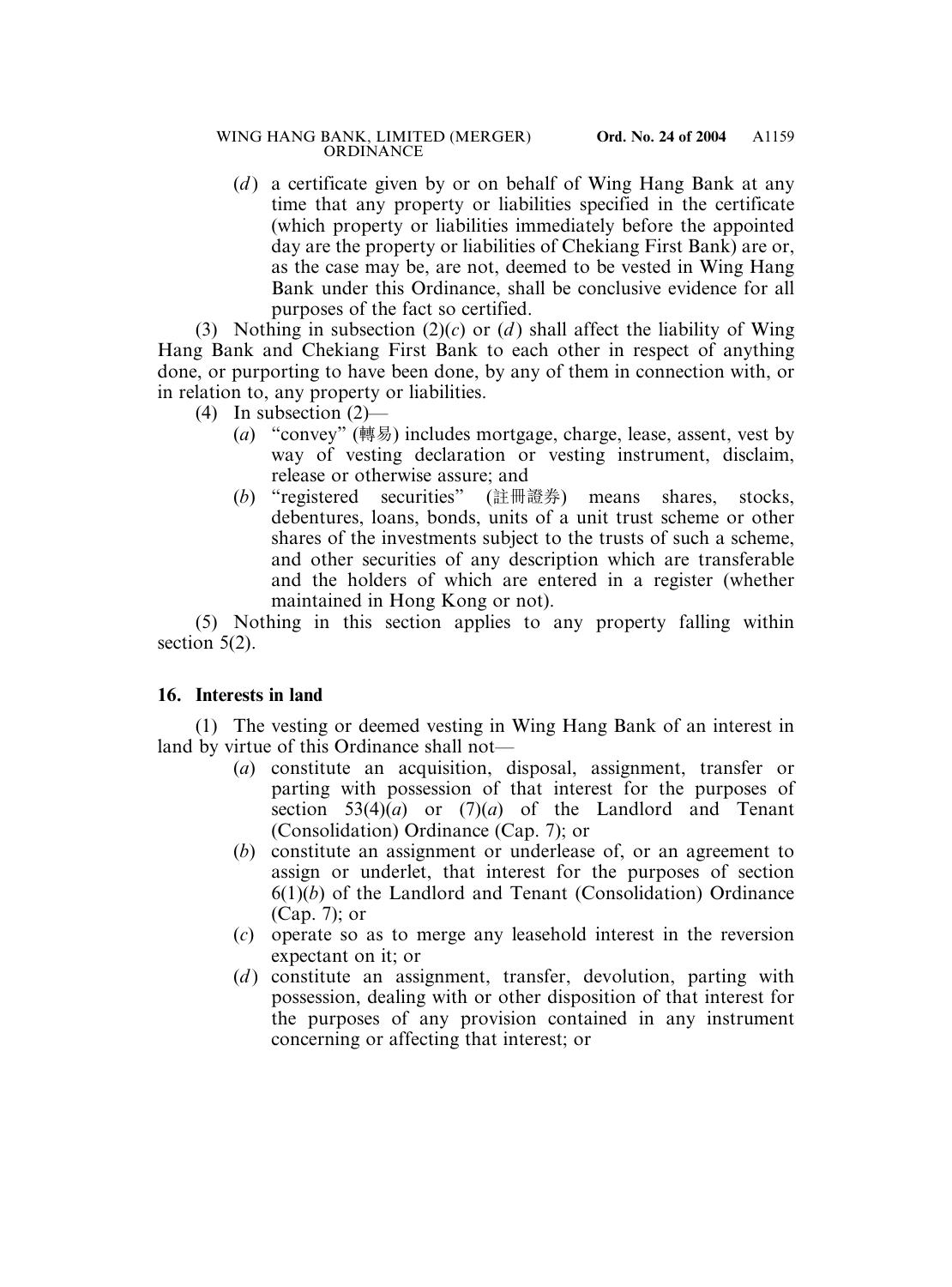- (*e*) operate as a breach of covenant or condition against alienation; or
- (*f*) give rise to any forfeiture, damages or other right of action; or
- (*g*) invalidate or discharge any contract or security interest; or
- (*h*) extinguish, affect, vary, diminish or postpone any priority of that interest, whether under the Land Registration Ordinance (Cap. 128), at law or in equity.

(2) All existing registrations of any instruments relating to land or interests in land in the name of Chekiang First Bank (whether alone or with any other person), immediately before the appointed day, shall be construed and have effect on and from the appointed day as if the name "Wing Hang Bank, Limited (永亨銀行有限公司)" had been entered on the land register instead of the name of Chekiang First Bank.

(3) To enable Wing Hang Bank to complete title, if thought fit, to any property transferred to it and vested or deemed to be vested in it by virtue of this Ordinance by notice of title, deed, instrument or otherwise, or to deduce title, this Ordinance shall be deemed to be an assignment, conveyance, transfer or, as the case may be, an instrument of a general disposition of such property in favour of Wing Hang Bank and the production of a Government Printer's copy of this Ordinance shall be conclusive evidence of this Ordinance for the purpose of proving or deducing title in favour of Wing Hang Bank.

(4) For the purpose of enabling the public to be informed of this Ordinance through the public records at the Land Registry in relation to the properties or interests in land affected by this Ordinance, Wing Hang Bank shall register or cause to be registered in the Land Registry a Government Printer's copy of this Ordinance against a property transferred to it and vested or deemed to be vested in it by virtue of this Ordinance in respect of the vesting of all the properties of Chekiang First Bank transferred to and vested or deemed to be vested in Wing Hang Bank by virtue of this Ordinance.

(5) For the avoidance of doubt, nothing in this section shall exempt Wing Hang Bank and Chekiang First Bank from the provisions of the Stamp Duty Ordinance (Cap. 117).

## **17. Saving for enactments concerning banking institutions**

Nothing in this Ordinance shall exempt Wing Hang Bank or Chekiang First Bank or any subsidiary of Wing Hang Bank or Chekiang First Bank from the provisions of any enactment regulating the carrying on of the business of any of them.